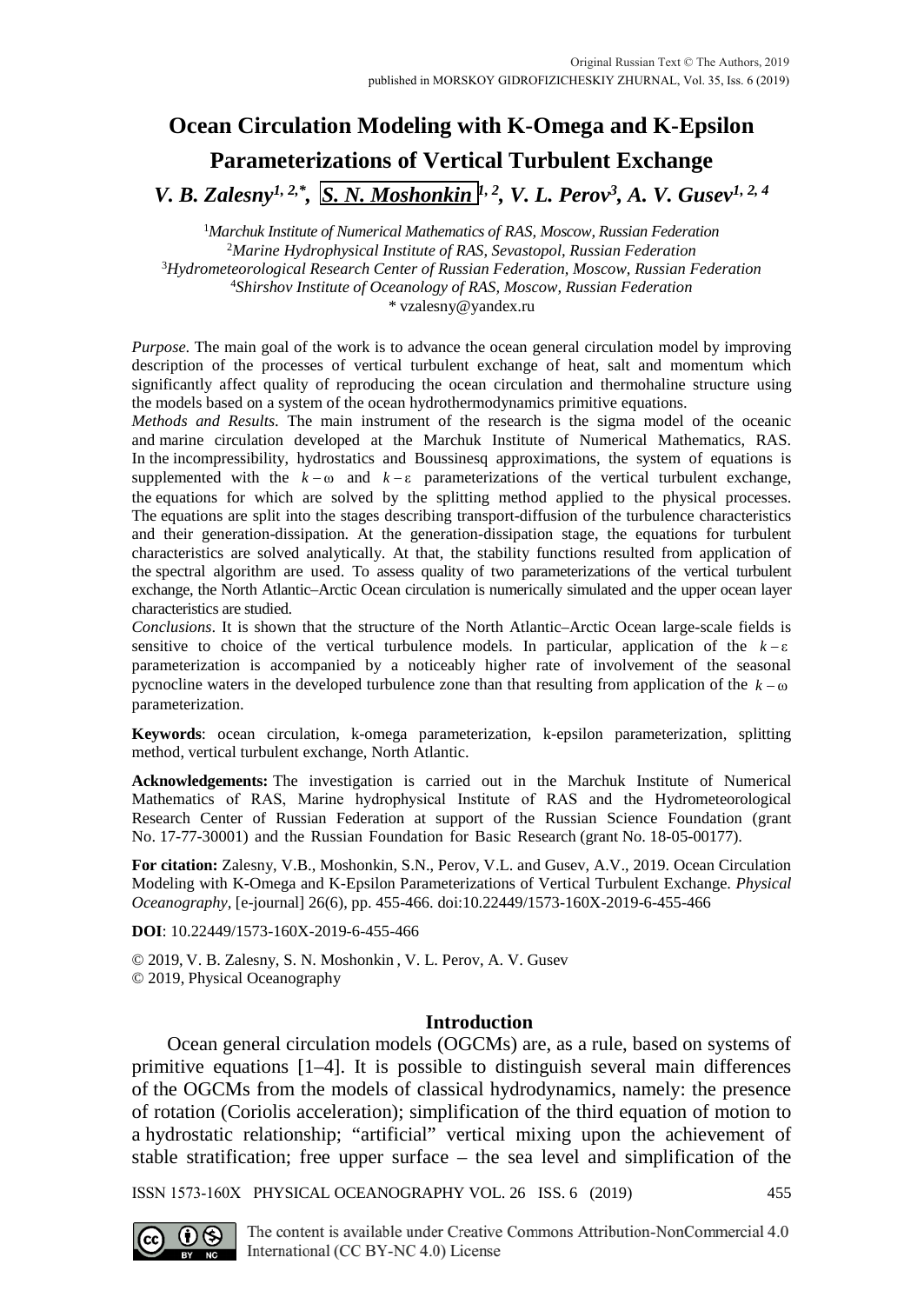kinematic boundary conditions; complex coastal boundary, the presence of islands, variable bottom topography. The models of marine and oceanic dynamics are described by complex non-classical systems, including evolutionary and diagnostic equations, and require the development of special numerical algorithms [1, 2, 5–8]. The features of the marine and oceanic dynamics problems include a small horizontal scale of modeled phenomena and a small amount of observational data.

Practical simulations reveal the fact that the increase of spatial resolution and consideration of observational data are the key questions for improving the modeling [8–10]. An important resource for increasing the OGCM adequacy is the presence of parametrizations of subgrid processes [11–14]. Models should be constantly enriched with physically justified parameterizations, since it is hardly possible to explicitly describe ocean dynamics in the near future. This is especially true of meso- and sub-mesoscale variability, the dynamics of coastal zones and water areas at high latitudes, where the Rossby radius is about 1–5 km. The parametrization of subgrid processes remains one of the most important tasks of modeling and forecasting the hydrophysical and meteorological fields [14–24].

A feature of the ocean general circulation model of Marchuk Institute of Numerical Mathematics (INM) of the Russian Academy of Sciences is the formulation of its equations in evolutionary form and a solution algorithm based on the splitting method with respect to physical processes [1, 2]. The development of the model – its physical enrichment, the inclusion of a new factor or parameterization is also carried out within the framework of the splitting method. A new model subsystem is predetermined in evolutionary form, and its operator is represented as the sum of suboperators of a simpler structure [11, 12].  $k - \omega$  and  $k - \epsilon$  vertical turbulence models also satisfy this condition.

The parameterization of vertical turbulent exchange of momentum, heat and salt is an important factor in the physical development of the model. The spatialtemporal scales of vertical turbulent exchange are much smaller than the ones of large-scale circulation. They are approximately 1–10 km horizontally, 1–10 m vertically and from seconds to several hours in time. For primitive models, this is a subgrid process to be parameterized.

Turbulent mixing is often described in the OGCMs by a second-order operator with coefficients of turbulent exchange of momentum  $v_{u}$ , heat  $v_{\tau}$  and salt  $v_{s}$ [11-15]. In order to determine the exchange coefficients, the models based on two equations are used [17]. The first equation is written for the turbulent kinetic energy (TKE) *k*, the second – either for the turbulence scale  $l$  ( $k - kl$  model) or for the TKE specific dissipation rate ε (*k* – ε model) or for the frequency ω (*k* – ω model) . The characteristics *l*, ε, ω are related algebraically. These models describe developed turbulence and separate layers with developed and underdeveloped intermittent turbulence. Mixing in the underdeveloped turbulence layers is performed with implying double diffusion, destruction of internal and tidal waves and other effects [18, 19].

We develop an effective algorithm for solving  $k - \omega$  and  $k - \varepsilon$  turbulence equations. Like the OGCM equations, the turbulence equations are solved using the splitting method with respect to physical processes. The equations are split into the two main stages: transport – diffusion and generation – dissipation of the corresponding functions. Moreover, at the second stage of splitting the turbulence 456 PHYSICAL OCEANOGRAPHY VOL. 26 ISS. 6 (2019)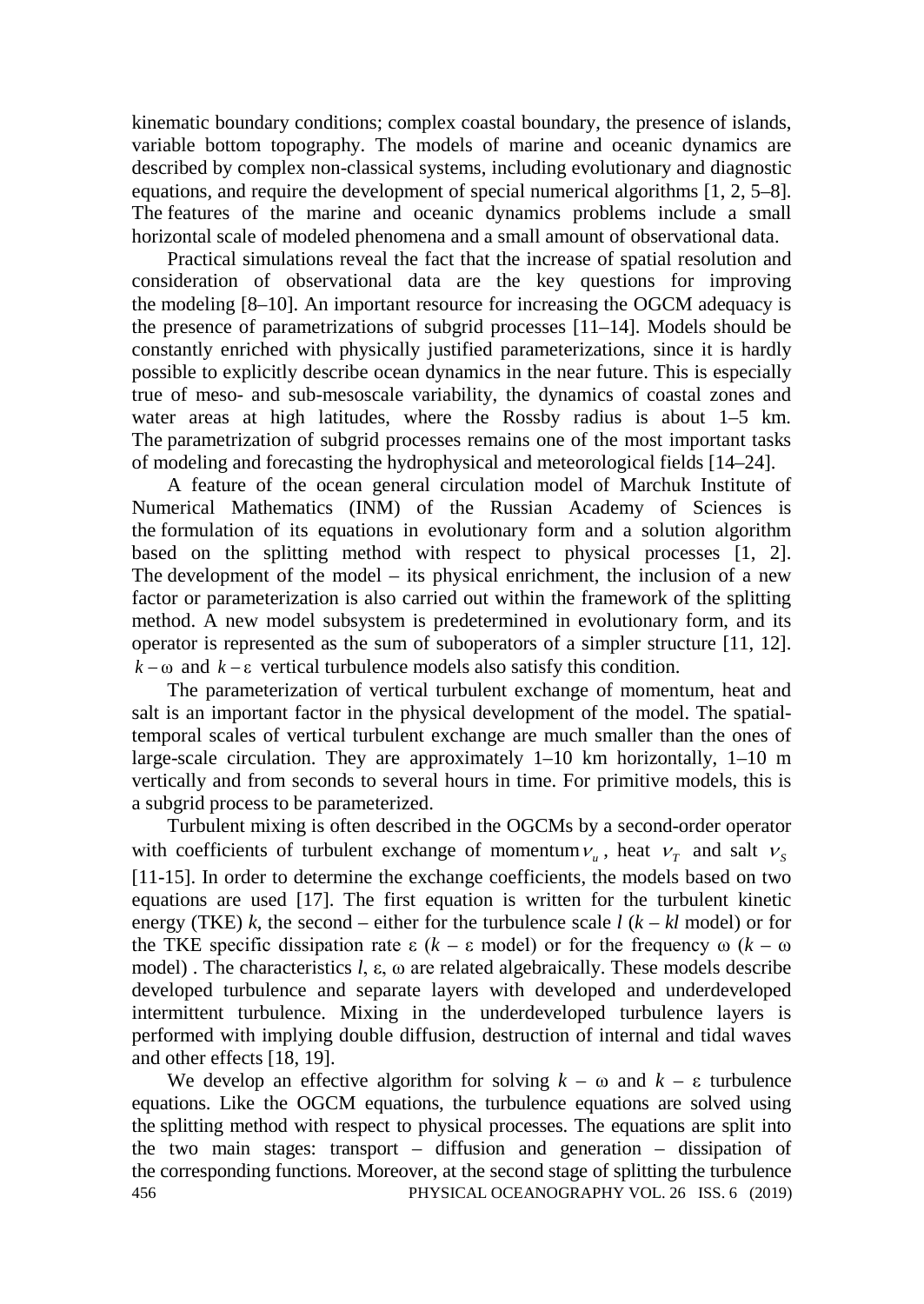equations are solved analytically. The paper describes the results of using these parametrizations in the modeling of large-scale fields of the North Atlantic and the Arctic Ocean.

## **Ocean general circulation model**

The INM RAS OGCM is formulated in a sigma coordinate system with a free surface  $\sigma = (Z - \zeta) / (H - \zeta)$ , where *Z*,  $\zeta$ , *H* are a geopotential vertical coordinate, sea surface height (SSH) and ocean depth [11, 12, 25, 26]. The model is based on primitive equations written in a bipolar orthogonal coordinate system on a sphere. The poles are located at the geographical equator at  $120^{\circ}$  W and  $60^{\circ}$  E [24]. The prognostic variables of the model are horizontal current velocities, SSH, potential temperature and salinity. Sea ice is simulated according to [27].

The OGCM equation set is split into the two main subsystems: transport – diffusion of substances and adaptation of current and density fields. The equations are approximated by finite differences on the grid "C". More detailed description of the model is given in [12, 25]. In the OGCM simulations the time step  $\tau_{\text{ocm}}$  is 1 hour. Vertical turbulence processes are described within the framework of the "diffusion" approach. The exchange coefficients are calculated using *k* – ε or  $k - \omega$  model.

## **Turbulent exchange equations**

The  $k - \varepsilon$  model is described by a system of two equations for the turbulent kinetic energy *k* and its specific dissipation rate  $\epsilon$  [17, 19]. The equations of the *k* – ε model in  $\sigma$ -coordinate system ( $\sigma$  is directed downward) have the following form [17]:

$$
\begin{cases}\n\frac{dk}{dt} - \frac{1}{H^2} \frac{\partial}{\partial \sigma} \frac{v_u}{\sigma_k^{\epsilon}} \frac{\partial k}{\partial \sigma} - \Lambda k = v_u G^2 - v_p N^2 - \varepsilon, \\
\frac{d\varepsilon}{dt} - \frac{1}{H^2} \frac{\partial}{\partial \sigma} \frac{v_u}{\sigma_\varepsilon} \frac{\partial \varepsilon}{\partial \sigma} - \Lambda \varepsilon = \left[ c_1^{\epsilon} v_u G^2 - c_3^{\epsilon} v_p N^2 - c_2^{\epsilon} \varepsilon \right] \frac{\varepsilon}{k},\n\end{cases} (1)
$$

where G, N are the velocity shear and buoyancy frequencies calculated in the OGCM:

 $G^2 = \left(\frac{1}{H}\frac{\partial u}{\partial \sigma}\right)^2 + \left(\frac{1}{H}\frac{\partial v}{\partial \sigma}\right)^2,$  $=\left(\frac{1}{H}\frac{\partial u}{\partial \sigma}\right)^2+\left(\frac{1}{H}\frac{\partial v}{\partial \sigma}\right)^2, N^2$ 0 ρ  $\overline{\rho}_0$   $\partial \sigma$  $N^2 = \frac{g}{\sqrt{g}}$  $=\frac{g}{H\rho_0} \frac{\partial \rho}{\partial \sigma}$ ;  $\Lambda$  is a horizontal diffusion operator;  $v_u$  is

a coefficient of vertical turbulent viscosity,  $v<sub>o</sub>$  is a coefficient of potential density vertical turbulent exchange. In the developed turbulence layer where  $k > k_{\text{min}} = 0.03 \text{ cm}^2/\text{s}^2$ , the temperature and salinity diffusion coefficients are also assumed  $v_T = v_0$  and  $v_S = v_T$  [28]. Dimensionless turbulent Schmidt numbers for TKE and dissipation rate are  $\sigma_k^{\varepsilon} = 1$ ,  $\sigma_{\varepsilon} = 1,3$ . The remaining parameters are equal to: 2  $\epsilon = 1$   $AA \approx -1$  02  $\approx$  $\left[1 - 1, \frac{1}{2}, \frac{1}{2}, \frac{1}{2}, \frac{1}{2}, \frac{1}{2}, \frac{1}{2}, \frac{1}{2}, \frac{1}{2}, \frac{1}{2}, \frac{1}{2}, \frac{1}{2}, \frac{1}{2}, \frac{1}{2}, \frac{1}{2}, \frac{1}{2}, \frac{1}{2}, \frac{1}{2}, \frac{1}{2}, \frac{1}{2}, \frac{1}{2}, \frac{1}{2}, \frac{1}{2}, \frac{1}{2}, \frac{1}{2}, \frac{1}{2}, \frac{1}{2}, \frac{1}{2}, \frac{1}{2}, \frac{1}{2}, \frac{1}{2}, \frac$  $0, 4, \quad N^2 > 0,$ 1,0,  $N^2 \le 0$ .  $1,44, c_2^{\epsilon} = 1,92, c_1^{\epsilon} = \begin{cases} -0.4, & N \end{cases}$ *N*  $c_1^{\varepsilon} = 1,44, c_2^{\varepsilon} = 1,92, c_1^{\varepsilon} = \begin{cases} -0,4, & N^2 > 0 \\ 0, & N \end{cases}$  $= 1,44, c_2^e = 1,92, c_1^e = \begin{cases} -0.4, & N^2 > 1, 0, & N^2 \leq 1, & N^2 \leq 1, & N^2 \leq 1, & N^2 \leq 1, & N^2 \leq 1, & N^2 \leq 1, & N^2 \leq 1, & N^2 \leq 1, & N^2 \leq 1, & N^2 \leq 1, & N^2 \leq 1, & N^2 \leq 1, & N^2 \leq 1, & N^2 \leq 1, & N^2 \leq 1, & N^2 \leq 1, & N^2 \leq 1, & N^2$  $\begin{cases} 1,0, & N^2 \leq 0. \end{cases}$  Here and further it is assumed that  $k \neq 0$ ,  $\varepsilon \neq 0$ ,  $\omega \neq 0$ . PHYSICAL OCEANOGRAPHY VOL. 26 ISS. 6 (2019) 457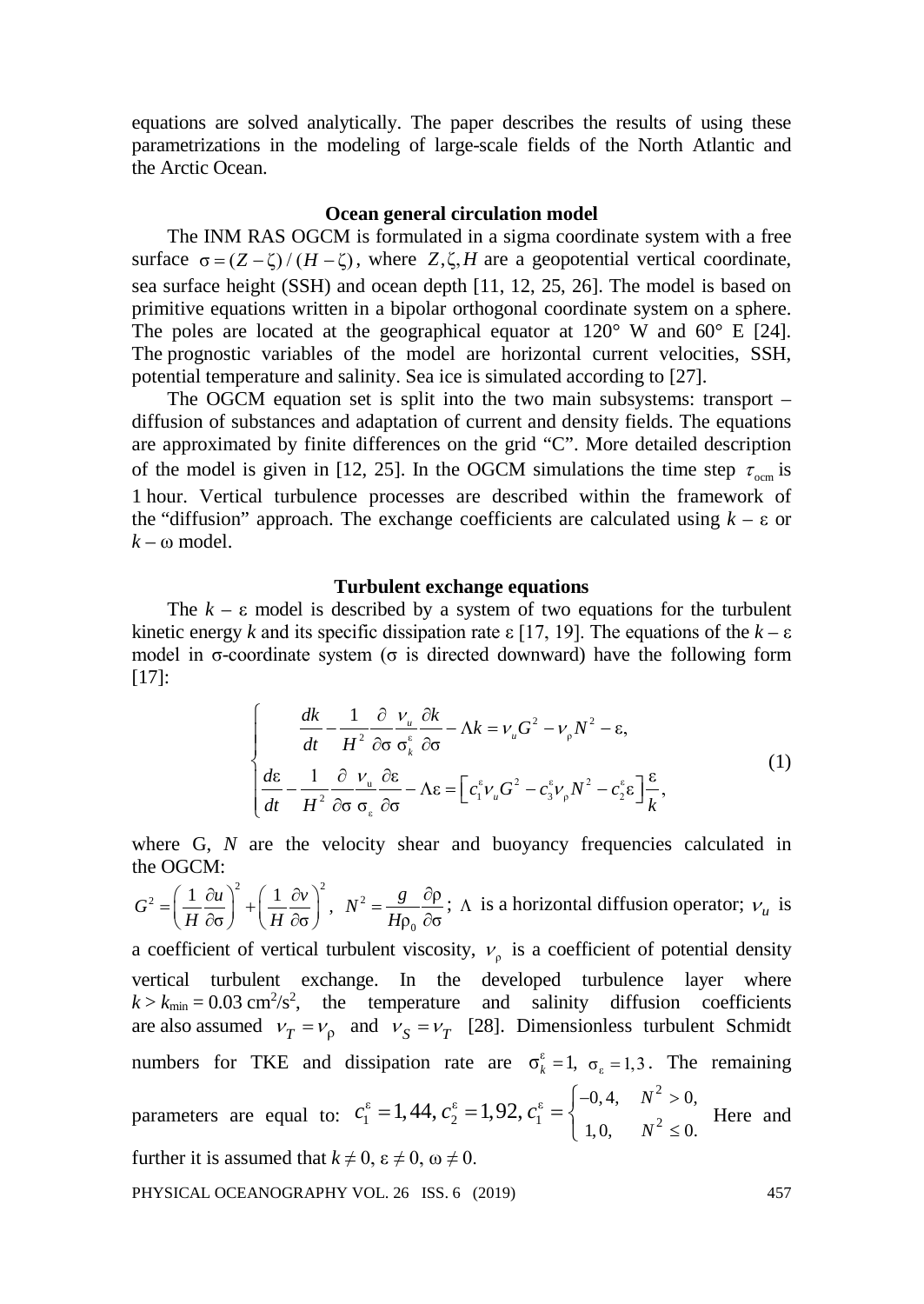The solution of turbulence equations depends on the buoyancy and velocity shear frequencies calculated by the OGCM. In its turn, the coefficients of vertical turbulent exchange used in the OGCM depend on the turbulence characteristics. The coefficients of vertical turbulent viscosity  $V_u$  and diffusion  $V_T$  in the OGCM are calculated using similarity relations. For  $k - \varepsilon$  models we have:

$$
V_u = \left(c_s^0\right)^3 c_s^u \frac{k^2}{\varepsilon}, \quad V_T = \left(c_s^0\right)^3 c_s^0 \frac{k^2}{\varepsilon}.
$$
 (2)

Here  $c_s^u$ ,  $c_s^p = c_s^T$  are dimensionless stability functions for a vector and scalar;  $c_s^0 = 0.5544$  is a value of stability function at a neutral stratification. In weak turbulence layers the background values  $v_u = 1, v_s = v_T = 0,05 \text{ cm}^2/\text{s}$  are used.

The  $k - \omega$  model equations have the following form [17]:

$$
\begin{cases}\n\frac{dk}{dt} - \frac{1}{H^2} \frac{\partial}{\partial \sigma} \frac{v_u}{\sigma^{\omega}_k} \frac{\partial k}{\partial \sigma} - \Lambda k = v_u G^2 - v_p N^2 - (c_s^0)^4 \omega k, \\
\frac{d\omega}{dt} - \frac{1}{H^2} \frac{\partial}{\partial \sigma} \frac{v_u}{\sigma^{\omega}_\omega} \frac{\partial \omega}{\partial \sigma} - \Lambda \omega = \left[ c_1^{\omega} v_u G^2 - c_3^{\omega} v_p N^2 - c_2^{\omega} (c_s^0)^4 k \omega \right] \frac{\omega}{k}.\n\end{cases} (3)
$$

Dimensionless turbulent Schmidt numbers for TKE and dissipation rate are  $\sigma_k^{\omega} = 2$ ,  $\sigma_{\omega} = 2$ . According to [17], the rest of parameters are  $c_1^{\omega} = 0,555, c_2^{\omega} = 0,833,$  $\frac{1}{3}$  =  $\begin{cases} -0.6, & N^2 \\ 1, & N^2 \end{cases}$  $0,6, N^2 > 0$ 1,  $N^2 \le 0$  $c_3^{\omega} = \begin{cases} -0,6, & N \\ 0, & N \end{cases}$  $=\begin{cases} -0,6, & N^2 > 0 \\ 1, & N^2 \leq 0 \end{cases}.$ 

When calculating the coefficients of vertical turbulent viscosity  $v<sub>u</sub>$  and diffusion  $V_T$ , we use the following relations

$$
V_u = \frac{c_s^u}{c_s^0} \frac{k}{\omega}, \quad V_T = \frac{c_s^0}{c_s^0} \frac{k}{\omega}, \tag{4}
$$

where  $c_s^0 = 0.5562$ . Like in  $k - \varepsilon$  model, the background values  $v_u = 1$ ,  $v_T = v_s = 0.05$  cm<sup>2</sup>/s are used in weak turbulence layers.

# **Splitting of turbulent exchange equations**

The systems of equations (1) and (3) are solved using the splitting method with respect to physical processes. We split the procedure for solving equations into the two stages describing the transport – diffusion and generation – dissipation processes. At each time step  $t^{j} < t < t^{j+1}$ , simpler split subsystems are solved. The solution obtained at the current stage is used as an initial condition at the next stage.

The transport – diffusion and generation – dissipation processes have different characteristic times. Transport – diffusion is a slow three-dimensional evolution of *k*, ε, ω fields similar to the one of the OGCM background fields. Generation – dissipation is a fast spatial process describing the dynamics of turbulent disturbances.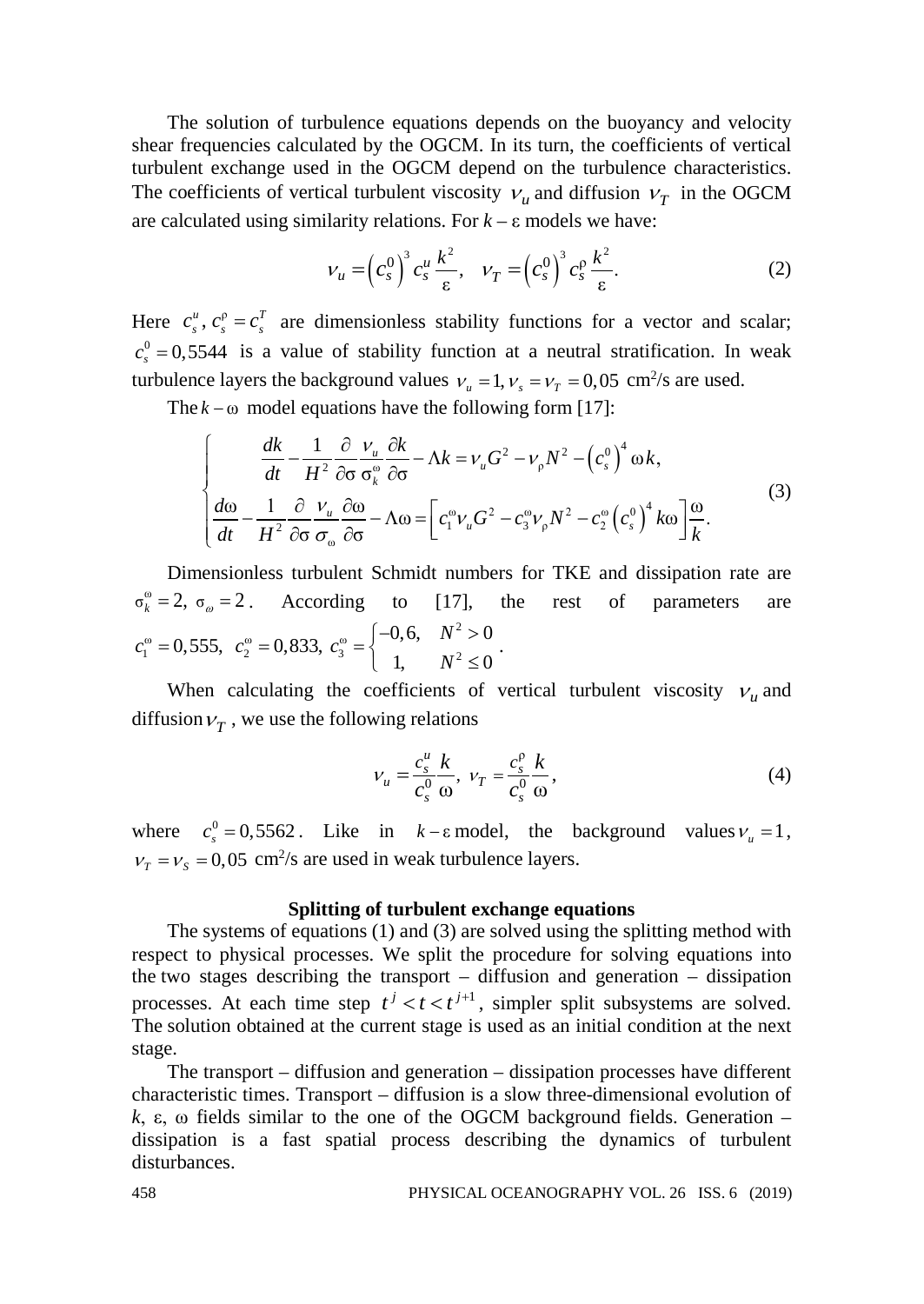At the stage of three-dimensional transport – diffusion, writing down the equation for TKE in one line, we have:

$$
\frac{dk}{dt} = \frac{1}{H^2} \frac{\partial}{\partial \sigma} \frac{v_u}{\sigma_k^{\epsilon, \omega}} \frac{\partial k}{\partial \sigma} + \Lambda k ,
$$
\n
$$
\frac{d\epsilon}{dt} = \frac{1}{H^2} \frac{\partial}{\partial \sigma} \frac{v_u}{\sigma_{\epsilon}} \frac{\partial \epsilon}{\partial \sigma} + \Lambda \epsilon ,
$$
\n
$$
\frac{d\omega}{dt} = \frac{1}{H^2} \frac{\partial}{\partial \sigma} \frac{v_u}{\sigma_{\omega}} \frac{\partial \omega}{\partial \sigma} + \Lambda \omega .
$$
\n(5)

On the upper boundary of the ocean for  $\sigma = 0$  we set the conditions:

$$
\frac{v_u}{\sigma_k} \frac{1}{H} \frac{\partial k}{\partial \sigma} = -c_g (u^*_{*})^3,
$$
  

$$
\frac{v_u}{\sigma_{\varepsilon}} \frac{1}{H} \frac{\partial \varepsilon}{\partial \sigma} = Q_{*}^{0},
$$
  

$$
\frac{v_u}{\sigma_{\omega}} \frac{1}{H} \frac{\partial \omega}{\partial \sigma} = Q_{\omega}^{0},
$$
  
(6)

where  $u^s$  is a friction velocity in the water at the ocean surface;  $c_g$  is a dimensionless parameter depending on wind and waves (wind generation parameter):  $c_g \approx 10$  [21] or  $c_g \approx 40$  [22];  $Q_e^0$ ,  $Q_o^0$  are the surface fluxes of specific dissipation rate and dissipation frequency. One of the methods for setting the "dissipation flux" is given at p. 22, 23 in [28]. In our experiments it was supposed that  $Q_{\omega}^0 = 0$ . At the ocean bottom for  $\sigma = 1$  the normal fluxes  $k$ ,  $\varepsilon$ ,  $\omega$  are equal to zero.

At the generation – dissipation stage, substituting  $(2)$  in  $(1)$  and  $(4)$  in  $(3)$ , we have:

$$
\frac{\partial k}{\partial t} = \left[ \left( c_s^0 \right)^3 c_s^u \left( G^2 - \frac{N^2}{Pr} \right) \frac{k}{\epsilon} - \frac{\epsilon}{k} \right] k \tag{7}
$$

$$
\frac{\partial \varepsilon}{\partial t} = \left[ \left( c_s^0 \right)^3 c_s^u \left( c_1^\varepsilon G^2 - c_3^\varepsilon \frac{N^2}{Pr} \right) \frac{k}{\varepsilon} - c_2^\varepsilon \frac{\varepsilon}{k} \right] \varepsilon, \tag{8}
$$

$$
\frac{\partial k}{\partial t} = \left[ \frac{c_s^u}{c_s^0} \left( G^2 - \frac{N^2}{Pr} \right) \frac{1}{\omega} - \left( c_s^0 \right)^4 \omega \right] k \,, \tag{9}
$$

$$
\frac{\partial \omega}{\partial t} = \left[ \frac{c_s^u}{c_s^0} \left( c_1^{\omega} G^2 - c_3^{\omega} \frac{N^2}{Pr} \right) \frac{1}{\omega} - c_2^{\omega} \left( c_s^0 \right)^4 \omega \right] \omega.
$$
 (10)

PHYSICAL OCEANOGRAPHY VOL. 26 ISS. 6 (2019) 459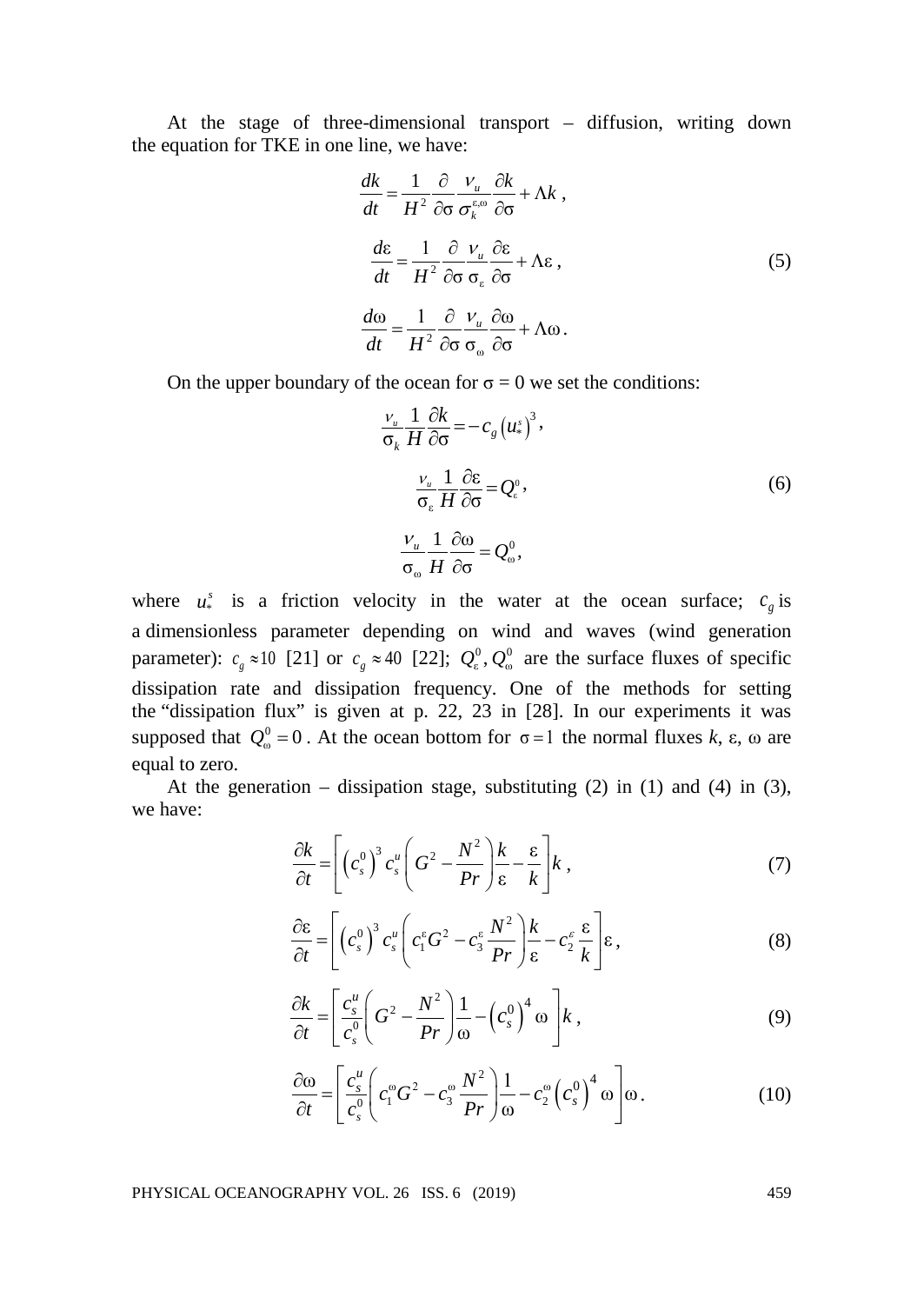Here the relations  $V_\rho = V_T = V_s = V_u / Pr$ ,  $Pr = c_s^u / c_s^T$  are used,  $Pr$  is the Prandtl number. It can be seen that unlike  $k - \varepsilon$ , the system of  $k - \omega$  equations (6) has a simpler form – the equation for  $\omega$  does not depend on *k*. Since in the splitting scheme all the coefficients  $(7) - (10)$  are taken from the previous step, it is easy to write out the analytical solution (10).

An analytical solution for the  $k - \omega$  model at the generation – dissipation stage is given in [15, 23 and 24]. In these works, it was noted that the selection of parameters and the use of observational data in the simulations are important factors in increasing the adequacy of modeling the large-scale ocean circulation. The possibility of increasing the OGCM's adequacy by taking into account the observational data on the climatic annual mean buoyancy frequency in *A* and *B* is also shown. From this point of view, the algorithm is quite flexible. Firstly, it allows us to vary *A* and *B* by changing the stability functions or the Prandtl number, while preserving the simplicity and stability of the computations. Secondly, it makes it possible to solve the turbulence equations with a large time step equal to the one for the OGCM. So, the time step  $\tau_{\text{ocm}}$  is 1 hour in numerical experiments for the OGCM. At the transport – diffusion stage the equations of the  $k - \omega$  model are also solved with the time step 1 hour. At the generation – dissipation stage the  $k - \omega$  equations are solved with the step  $\tau_r$  varied within the range  $1 \text{min} \leq \tau$   $\leq 1 \text{h}$ .

# **Analytic solution for the** *k* − ε **model at generation – dissipation stage**

We transform the  $k - \varepsilon$  model equations at the generation – dissipation stage to a form similar to the one for the  $k - \omega$  model. To do this, we introduce an auxiliary function

$$
\tilde{\omega} = \varepsilon / k / \left( c_s^0 \right)^3 / c_s^u. \tag{11}
$$

The equations (7), (8) with regard to assumption that  $k \neq 0$ ,  $\varepsilon \neq 0$  will be written down as follows:

$$
\frac{\partial \ln k}{\partial t} = \left(G^2 - N^2 / Pr\right) \frac{1}{\tilde{\omega}} - \left(c_s^0\right)^3 c_s^u \tilde{\omega},\tag{12}
$$

$$
\frac{\partial \ln \varepsilon}{\partial t} = \left( c_1^{\varepsilon} G^2 - c_3^{\varepsilon} N^2 / Pr \right) \frac{1}{\tilde{\omega}} - c_2^{\varepsilon} \left( c_s^0 \right)^3 c_s^u \, \tilde{\omega} \tag{13}
$$

Subtracting (12) from (13), we obtain the equations for *k* and  $\tilde{\omega}$ , moreover, the equation for  $\tilde{\omega}$  does not depend on  $k$ :

$$
\frac{\partial \ln k}{\partial t} = A / \tilde{\omega} - D\tilde{\omega},\tag{14}
$$

$$
\frac{\partial \ln \tilde{\omega}}{\partial t} = B / \tilde{\omega} - C \tilde{\omega},\tag{15}
$$

$$
A = G2 - N2 / Pr, D = (cs0)3 csu,B = (c1ε - 1)G2 - (csε - 1)N2 / Pr, C = (cs0)4 (c2ε - 1).
$$
 (16)

460 PHYSICAL OCEANOGRAPHY VOL. 26 ISS. 6 (2019)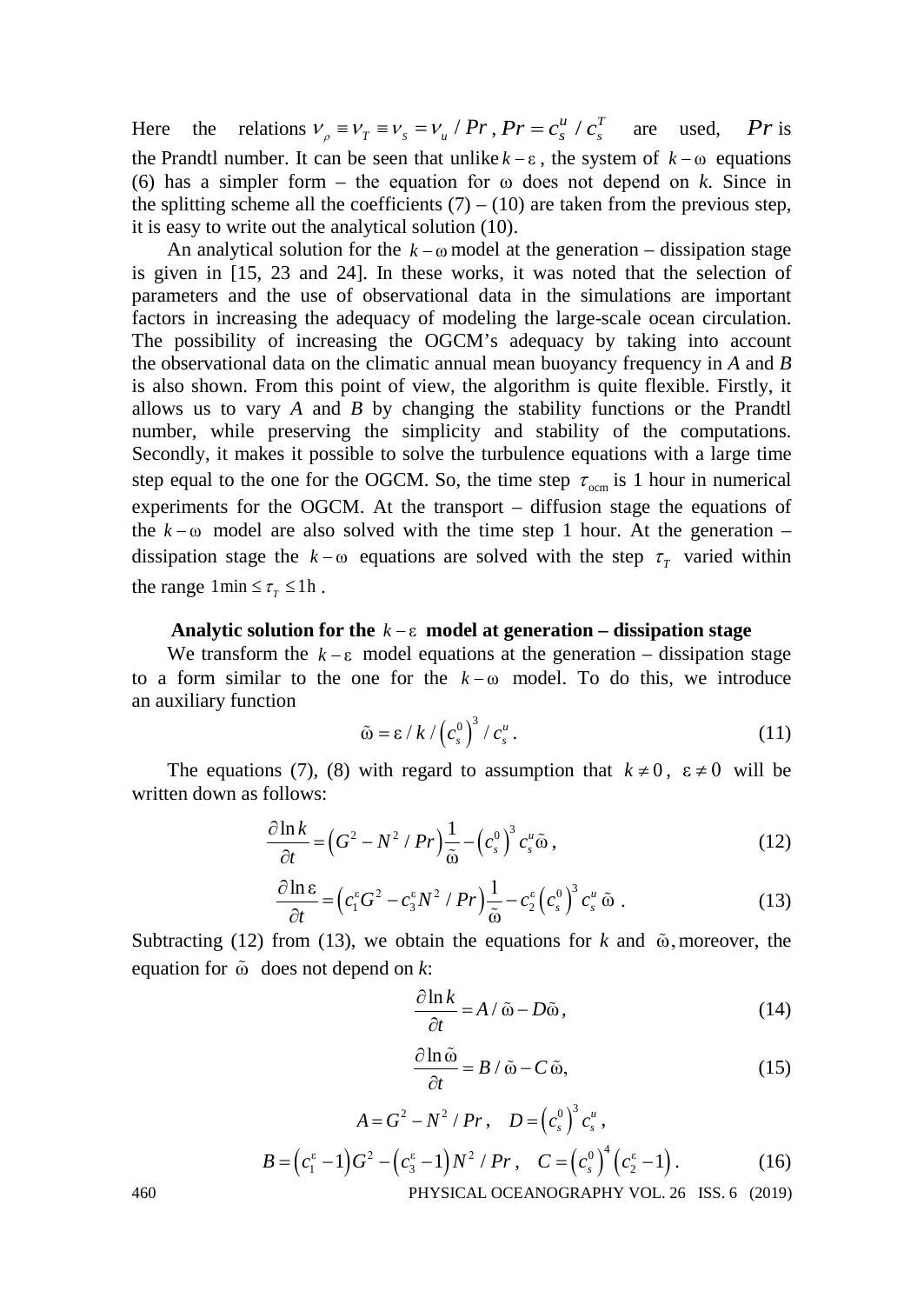The analytical solution of (14), (15) has the form:

$$
\tilde{\omega} = \sqrt{\frac{B}{C}} \frac{\left(\tilde{\omega}^0 / \sqrt{B/C}\right) + \text{th}\left(\sqrt{BC} t\right)}{\left(\tilde{\omega}^0 / \sqrt{B/C}\right) \text{th}\left(\sqrt{BC} t\right) + 1},\tag{17}
$$

$$
k = k^{0} \frac{\left[1 + \left(\sqrt{B/C} / \tilde{\omega}^{0}\right) \text{th}(\sqrt{BC} t)\right]^{A/B}}{\left[1 + \left(\tilde{\omega}^{0} / \sqrt{B/C}\right) \text{th}(\sqrt{BC} t)\right]^{D/C}},
$$
\n
$$
\tilde{\omega}^{0} = \varepsilon^{0} / k^{0} / D,
$$
\n(18)

where  $\tilde{\omega}^0$  and  $k^0$  are the values at the initial time moment at the generation – dissipation stage. In terms of *k*, ε we obtain:

$$
k = k^{0} \frac{\left[1 + \text{th}(\sqrt{BC} t)\left(D\sqrt{B/C} k^{0} / \varepsilon^{0}\right)\right]^{A/B}}{\left[1 + \text{th}(\sqrt{BC} t)\left(D\sqrt{B/C} k^{0} / \varepsilon^{0}\right)\right]^{D/C}},
$$

$$
\varepsilon = \sqrt{\frac{B}{C}} \frac{\left(\varepsilon^{0} / k^{0}\right) + D\sqrt{B/C} \text{th}\left(\sqrt{BC} t\right)}{\left(\varepsilon^{0} / k^{0}\right) \text{th}\left(\sqrt{BC} t\right) + D\sqrt{B/C}} Dk.
$$

## **Stability functions based on the spectral algorithm**

Usually the form of the stability functions (when averaging the equations of geophysical hydrodynamics according to Reynolds) does not take into account scale differences and mix them [17, 28, 29]. Generally to say, the turbulence models used in the OGCMs should take into account the impact of multiscale processes. Their consideration can be introduced using the spectral algorithm [16, 30]. In the spectral algorithm, nonlinear equations of ocean circulation are replaced by linear spectral equations with random external forcing known as the Langevin equations. After a series of transformations, the latter are reduced to the two differential equations determining new stability functions dependent only on the Richardson number  $\text{Ri} = N^2 / G^2$  [16, 30]:

$$
\frac{c_s^u}{c_s^0} = \frac{1 + 8Ri^2}{1 + 2,3Ri + 35Ri^2}, \qquad \frac{c_s^T}{c_s^0} = \frac{1,4 - 0,01Ri + 1,29Ri^2}{1 + 2,44Ri + 19Ri^2}.
$$
(19)

It should be noted that the spectral algorithm does not support the widespread notion of complete attenuation of turbulence by highly stable stratification. In this case, the first of the stability functions (19) gives the value 0.22 while the second one tends to zero asymptotically for large Ri.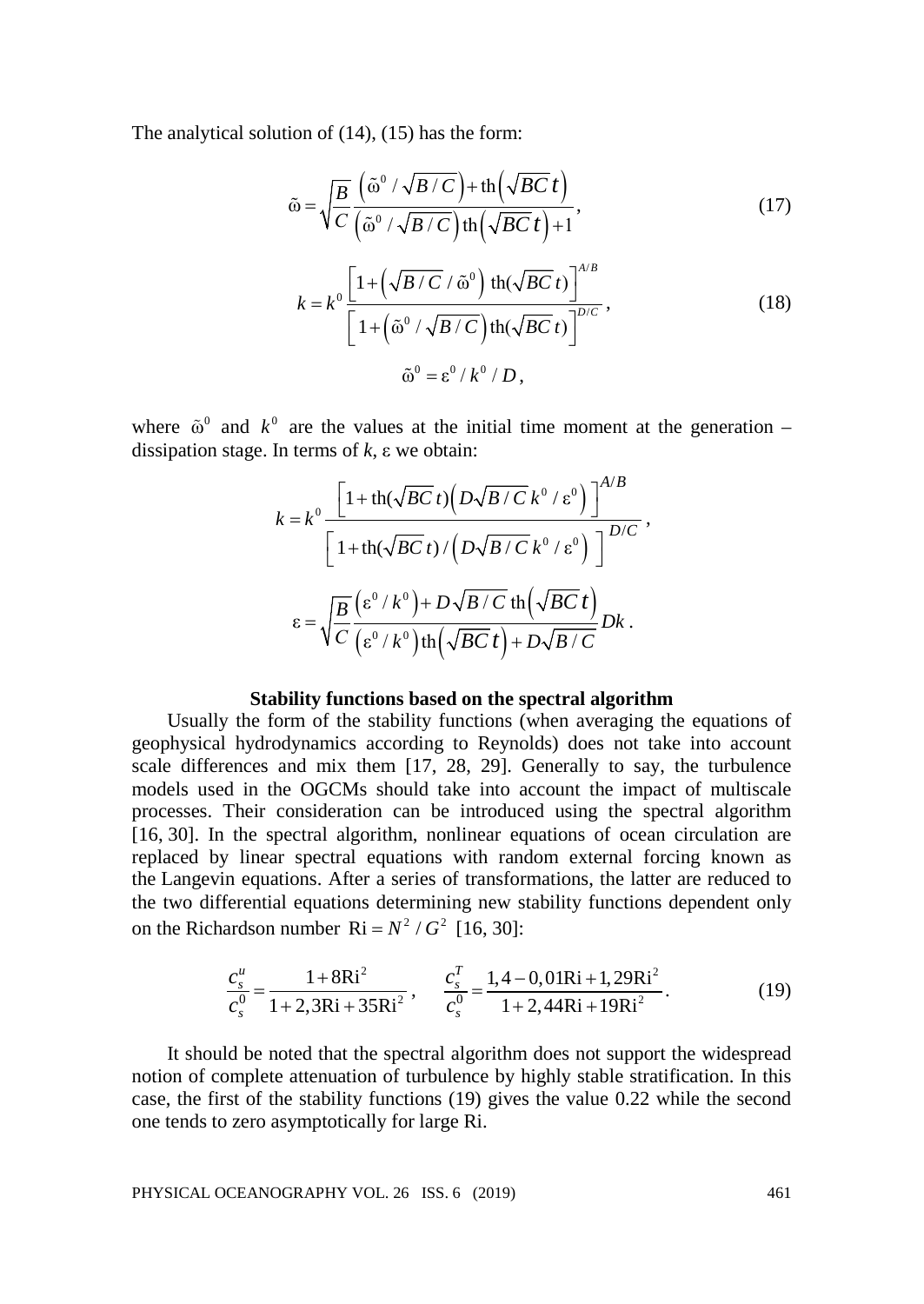# **Numerical experiments and simulation results**

The main purpose of numerical experiments is to assess the influence of the two turbulence parametrizations *k*–ε and *k*–ω on the structure of modeled hydrophysical fields. The simulations were carried out using the INM RAS OGCM with built-in  $k - \varepsilon$  and  $k - \omega$  subsystems and with new stability functions (19).

**Statement of the numerical experiments**. The simulations were carried out for the water area including the Atlantic Ocean northward of 30° S, the Arctic Ocean and the Bering Sea. The simulations were carried out from January 1, 1976 to December 31, 1977. The computational area has open boundaries located at 30°S and in the straits of the Aleutian Islands. The area includes the Mediterranean, Black and Baltic Seas. The grid step in latitude and longitude is 0.25°. 40 sigma levels are set in vertical with the refinement near the ocean surface. The ocean bottom topography was smoothed in accordance with the horizontal resolution of the model so that there are no strong bottom gradients. Model depth is limited to a minimum of 10 m.

Boundary conditions at the ocean surface are calculated using the atmospheric characteristics according to the *CORE-*II (*Datasets for Common Ocean-ice Reference Experiments – Phase* II) data [31]. The fluxes of sensible and latent heat, fresh water and wind stress are calculated with 1-hour discreteness according to *CORE-*II data on air temperature, humidity, wind speed components and sea level pressure using the model water temperature. The fluxes of long-wave and shortwave radiation (taking into account its penetrating ability) are set with 1 day discreteness [31]. The precipitation rate and river runoff are set with 1 month discreteness.

On solid coastal boundaries the conditions of no normal flow and no heat and salt flux are set. At the liquid boundaries from the surface to the bottom the climatic monthly mean values of temperature and salinity are set. The runoff of the main rivers is indirectly taken into account in the boundary condition for salinity.

January climatic fields of the ocean temperature and salinity, the absence of movement and sea ice [24] are taken as initial conditions. In the boundary condition (6)  $Q_{\omega}^0 = 0$ .

The turbulence equations at the generation – dissipation stage are solved analytically with the time step  $\tau_r = 1$  h equal to the OGCM step  $\tau_{\text{per}}$ .

**The simulation results**. We compare the simulation results with the observational data for "C" ocean weather station (OWS) with 52.75° N, 35.5° W coordinates, where the upper layer probing was carried out 8 times a day  $^1$ .

Fig. 1 presents the temperature profiles at the initial stage of free convection development in September – October 1977. Both the observational data at the OWS "C" and the average over the model cell (covering the OWS) OGCM calculations with  $k - \varepsilon$  and  $k - \omega$  mixing parametrizations are given. All profiles are constructed by discrete data using cubic spline interpolation [32].

<sup>&</sup>lt;sup>1</sup> A collection of climatological and statistical data at the ocean station "C" (52° 45' N, 35º 30′ W) for 1976–1980 period. Section 1. Oceanographic and hydrochemical observations. Obninsk, 1984. 338 p.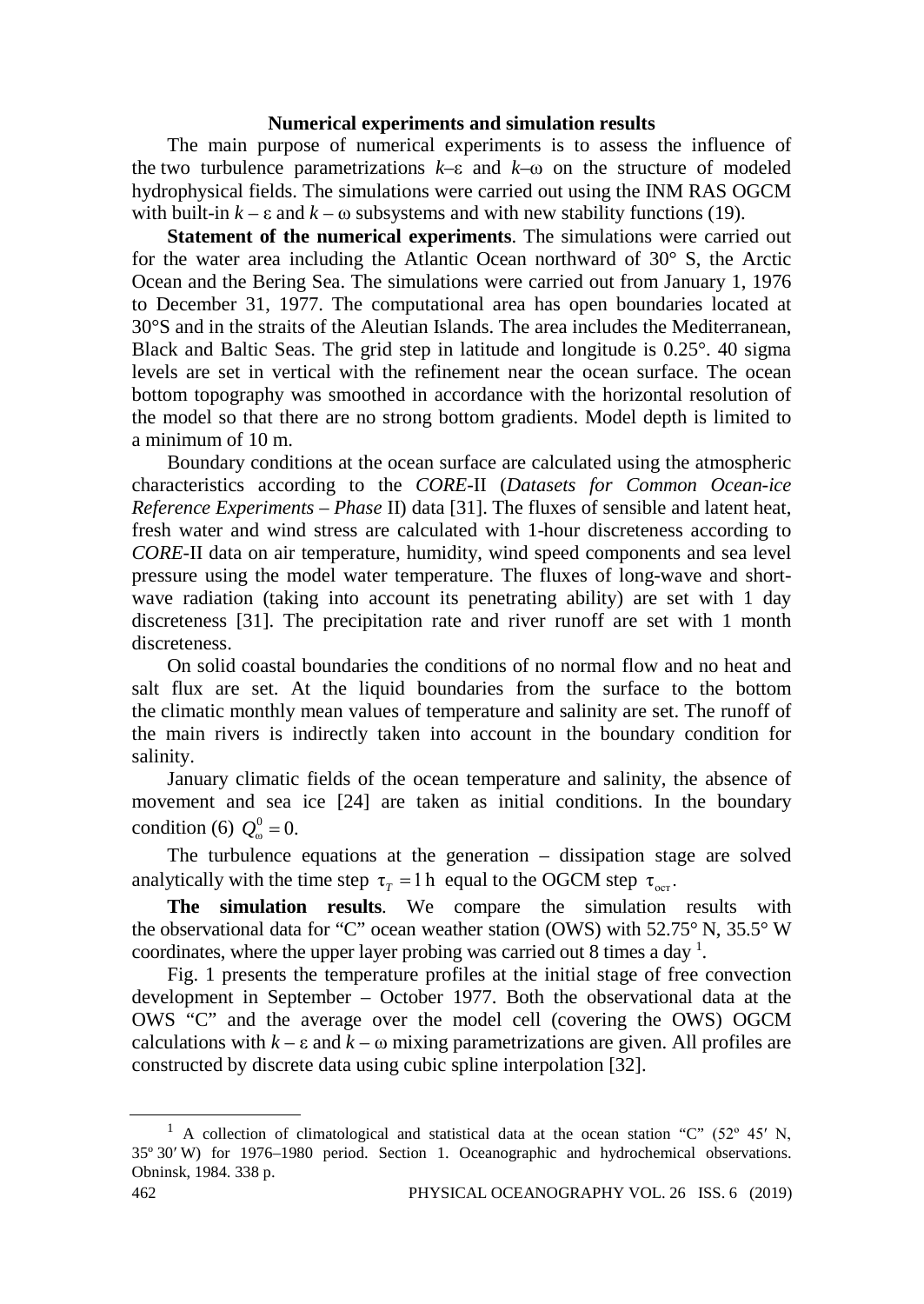

**F i g . 1.** Temperature profiles averaged for September, 1–10 (*а*) and October, 1–10, (*b*) 1977. Green line marks observational data from the oceanic weather station "C"<sup>1</sup>; black line marks the  $k - \omega$  model results; red line marks the *k*– ε model results

For the month under consideration the observed temperature of the upper quasihomogeneous layer (UQL) decreased by 1.75°C. The simulations indicate that the UQL deepening due to using the  $k - \varepsilon$  model is noticeably larger in comparison with both the observational data and the  $k - \omega$  model. The UQL temperature is reproduced better when using the  $k - \omega$  parameterization.

Using the maximum curvature of the daily mean vertical temperature profiles we determine the position of the ocean UQL lower boundary *h* and relate it to *we* – the rate of thermocline water involvement into the UQL:  $w_e = dh/dt$ . Using this ratio we can assess the rate of thermocline water involvement into the UQL. The simulations show that during October 1977 the value is  $w_e \sim 0.5$  m/day for the  $k - \omega$  model and observational data, while it is  $w_e \sim 0.8$  *m*/day for the  $k - \epsilon$  model.



**F i g. 2.** UQL thickness in the model coordinates on October 10, 1977: *а* represents the *k* – ω model results; *b* represents the *k*– ε model resutls. The water potential density in the UQL differs from the one at the ocean surface by less than  $0.15 \text{ kg/m}^3$ 

Fig. 2 presents the UQL thickness for October 10, 1977 in the North Atlantic, Norwegian and Greenland. All the qualitative features of the UQL thickness distribution coincide in both cases. However, we note that in most of the water area  $k - \varepsilon$  the parametrization (compared with  $k - \omega$ ) leads to stronger mixing. That is, in the initial period of free convection the UQL thickness, which is an important characteristic of vertical mixing, is sensitive to the choice of parameterization.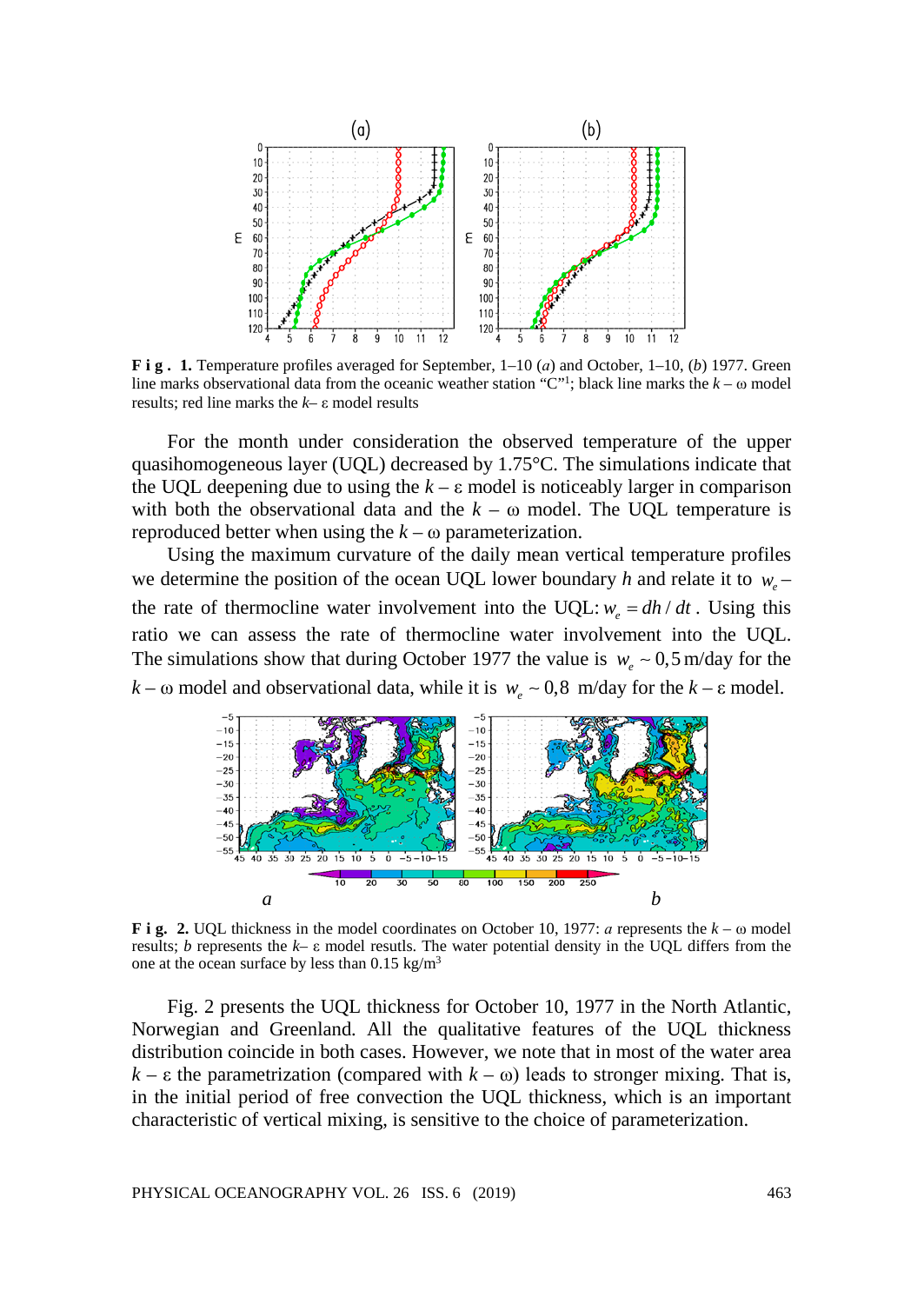# **Conclusions**

**1.** The application of the  $k - \varepsilon$  and  $k - \omega$  parametrizations of turbulent mixing in the INM RAS ocean general circulation model is described. When calculating the parameters of turbulence models, the stability functions are used based on the spectral algorithm.

**2.** The method of splitting with respect to physical processes is used for the numerical solution of turbulence equations. A feature of the method is the exact solution of the split equations at the generation – dissipation stage. Previously this technique was used for  $k - \omega$  model [15, 23, 24]. In this case, as well, an analytical solution is written down for the  $k - \varepsilon$  model and used in the simulations.

**3.** It is shown that the structure of large-scale fields of the North Atlantic – the Arctic Ocean is sensitive to the choice of vertical turbulence models. So, for example, in the  $k - \varepsilon$  model the rate of seasonal pycnocline water involvement into the zone of developed turbulence is noticeably higher than when using the  $k - \omega$ model.

#### REFERENCES

- 1*.* Marchuk, G.I., Dymnikov, V.P. and Zalesny, V.B., 1987. [*Mathematical Models in Geophysical Hydrodynamics and Methods of their Numerical Implementation*]. Leningrad: Gidrometeoizdat, 295 p. (in Russian).
- 2. Sarkisyan, A.S., 2015. A View of Progress in the Numerical Modeling of Physical Characteristics of the World Ocean in the Light of Sixty-Year Experience. *Izvestiya, Atmospheric and Oceanic Physics*, [e-journal] 51(3), pp. https://doi.org/10.1134/S000143381503010X
- 3. Demyshev, S.G., Korotaev, G.K., Knysh, V.V., 2004. Modeling the Seasonal Variability of the Temperature Regime of the Black Sea Active Layer. *Izvestiya. Atmospheric and Oceanic Physics*, 40(2), pp. 227-237.
- 4. Ivanov, V.A., Kubryakov, A.I., Mikhailova, E.N. and Shapiro, N.B., 1997. Modelling of Circulation in the Gulf of Izmir. *Physical Oceanography*, [e-journal] 8(1), pp. 47-55. https://doi.org/10.1007/BF02522565
- 5. Marchuk, G.I. and Paton, B.E., 2012. The Black Sea as a Simulation Ocean Model. *Russian Journal of Numerical Analysis and Mathematical Modelling*, 27(1), pp. 1-4. doi:10.1515/rnam-2012-0001
- 6*.* Agoshkov, V.I., Parmuzin, E.I. and Shutyaev, V.P., 2013. Observational Data Assimilation in the Problem of Black Sea Circulation and Sensitivity Analysis of its Solution. *Izvestiya, Atmospheric and Oceanic Physics,* [e-journal] 49(6), pp. 592-602. https://doi.org/10.1134/S0001433813060029
- 7. Zalesny, V.B., Gusev, A.V. and Fomin, V.V., 2016. Numerical Model of Nonhydrostatic Ocean Dynamics Based on Methods of Artificial Compressibility and Multicomponent Splitting. *Oceanology*, [e-journal] 56(6), pp. 876-887. doi:10.1134/S0001437016050167
- 8. Zalesnyi, V.B., Gusev, A.V. and Agoshkov, V.I., 2016. Modeling Black Sea Circulation with High Resolution in the Coastal Zone. *Izvestiya, Atmospheric and Oceanic Physics*, [e-journal] 52(3), pp. 277-293. doi:10.1134/S0001433816030142
- 9. Ibrayev, R.A., Khabeev, R.N. and Ushakov, K.V., 2012. Eddy-Resolving 1/10° Model of the World Ocean. *Izvestiya. Atmospheric and Oceanic Physics*, 48(1), pp. 37-46. doi:10.1134/S0001433812010045
- 10. Mizyuk, A.I. and Korotaev, G.K., 2020. Black Sea Intrapycnocline Waves Resulted from Numerical Simulation of Basin Circulation. *Izvestiya. Atmospheric and Oceanic Physics* (in press).
- 11. Zalesny, V.B. and Gusev, A.V., 2009. Mathematical Model of the World Ocean Dynamics with Algorithms of Variational Assimilation of Temperature and Salinity Fields. *Russian Journal of Numerical Analysis and Mathematical Modelling*, 24(2), pp. 171-191. doi:10.1515/rjnamm.2009.012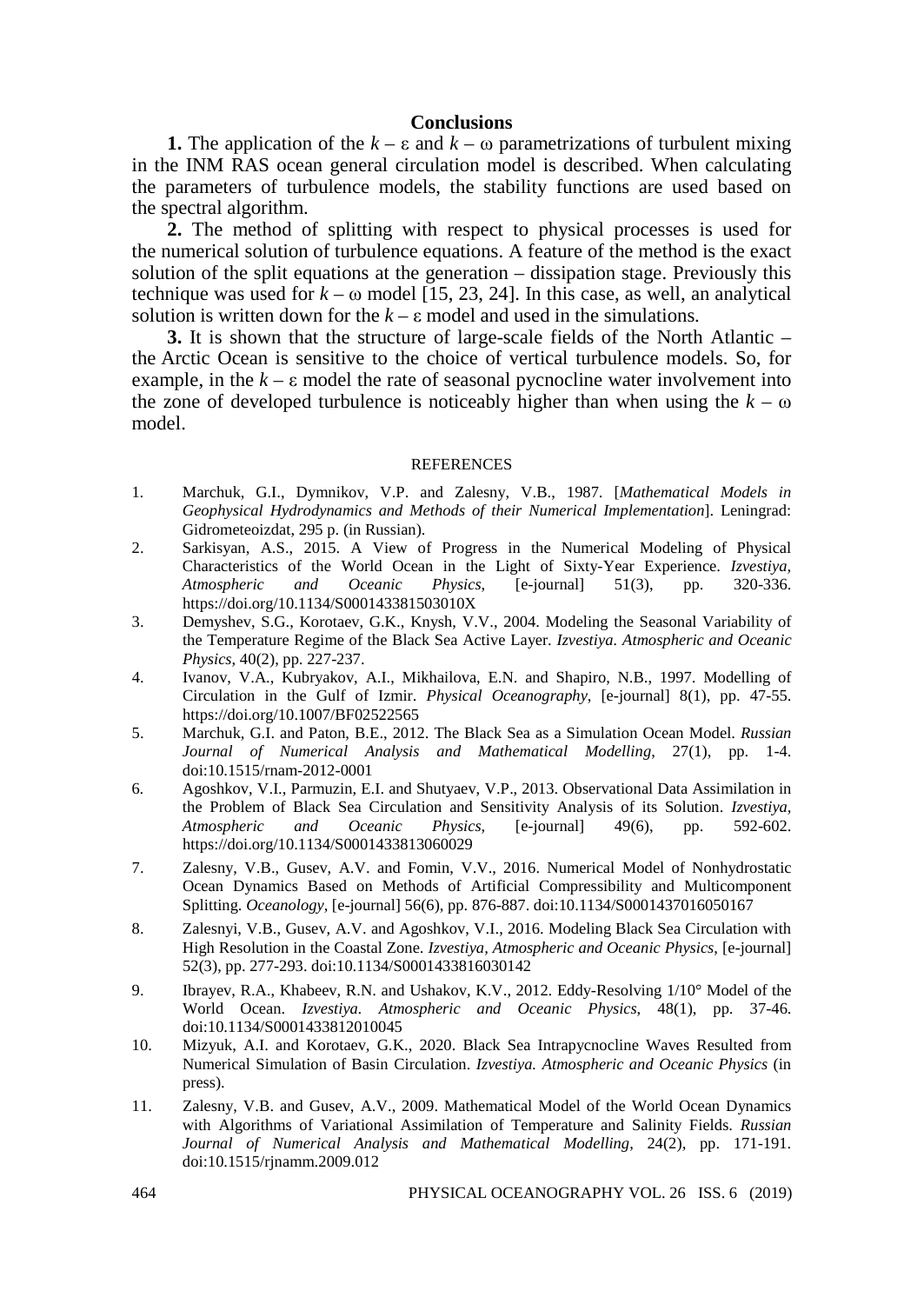- 12*.* Zalesny, V.B., Marchuk, G.I., Agoshkov, V.I., Bagno, A.V., Gusev, A.V., Diansky, N.A., Moshonkin, S.N., Tamsalu, R.E. and Volodin, E.M., 2010. Numerical Simulation of Large-Scale Ocean Circulation Based on the Multicomponent Splitting Method. *Russian Journal of Numerical Analysis and Mathematical Modelling*, 25(6), pp. doi:10.1515/rjnamm.2010.036
- 13. Volodin, E.M., Dianskii, N.A. and Gusev, A.V., 2010. Simulating Present-Day Climate with the INMCM4.0 Coupled Model of the Atmospheric and Oceanic General Circulations. *Izvestiya, Atmospheric and Oceanic Physics*, [e-journal] 46(4), pp. 414-431. doi:10.1134/S000143381004002X
- 14. Zalesny, V.B., Diansky, N.A., Fomin, V.V., Moshonkin, S.N. and Demyshev, S.G., 2012. Numerical Model of the Circulation of the Black Sea and the Sea of Azov. *Russian Journal of Numerical Analysis and Mathematical Modelling*, 27(1), pp. 95-112. doi:10.1515/rnam-2012- 0006
- 15. Zalesny, V.B. and Moshonkin, S.N., 2019. Sensitivity of the Ocean Circulation Model to the k-ω Vertical Turbulence Parametrization. *Izvestiya, Atmospheric and Oceanic Physics*, [e-journal] 55(5), pp. 470-479. doi:10.1134/S0001433819050141
- 16. Perov, V.L., 2012. Calculation of a Coefficients of Turbulent Mixing on the Basis of the Spectral Algorithm and Its Implementation in the Model COSMO-RU. In: E. S. Nesterov, 2012. *Proceedings of Hydrometcentre of Russia*. Moscow: Hydrometcentre of Russia. Issue 347, pp. 74-85 (in Russian).
- 17. Warner, J.C., Sherwood, C.R., Arango, H.G. and Signell, R.P., 2005. Performance of Four Turbulence Closure Models Implemented Using a Generic Length Scale Method. *Ocean Modelling*, [e-journal 8(1-2), pp. 81-113. doi:10.1016/j.ocemod.2003.12.003
- 18. Large, W.G., McWilliams, J.C. and Doney, S.C., 1994. Oceanic Vertical Mixing: a Review and a Model with a Nonlocal Boundary Layer Parameterization. *Reviews of Geophysics*, [ejournal] 32(4), pp. 363-403. doi:10.1029/94RG01872
- 19. Canuto, V.M., Howard, A.M., Cheng, Y., Muller, C.J., Leboissetier, A., and Jayne, S.R., 2010. Ocean Turbulence, III: New GISS Vertical Mixing Scheme. *Ocean Modelling*, [ejournal] 34(3-4), pp. 70-91. doi:10.1016/j.ocemod.2010.04.006
- 20. Moshonkin, S.N., Zalesny, V.B. and Gusev, A.V., 2019. A Splitting Turbulence Algorithm for Mixing Parameterization in the Ocean Circulation Model. *IOP Conference Series: Earth and Environmental Science*, 231(1), 012038. doi:10.1088/1755-1315/231/1/012038
- 21. Zaslavskii, M.M., Zalesny, V.B., Kabatchenko, I.M. and Tamsalu, R., 2006. On the Self-Adjusted Description of the Atmospheric Boundary Layer, Wind Waves, and Sea Currents. *Oceanology*, 46(2), pp. 159-169. doi:10.1134/S0001437006020020
- 22. Noh, Y., Ok, H., Lee, E., Toyoda, T. and Hirose, N., 2016. Parameterization of Langmuir Circulation in the Ocean Mixed Layer Model Using LES and Its Application to the OGCM. *Journal of Physical Oceanography*, 46(1), pp. 57-78. doi:10.1175/JPO-D-14-0137.1
- 23. Moshonkin, S., Zalesny, V. and Gusev, A., 2018. Simulation of the Arctic–North Atlantic Ocean Circulation with a Two-Equation K-Omega Turbulence Parameterization. *Journal of Marine Science and Engineering*, [e-journal] 6(3), 95. doi:10.3390/jmse6030095
- 24. Moshonkin, S.N., Zalesny, V.B. and Gusev, A.V., 2018. Algorithm of the k–ω Turbulence Equations Solution for the Ocean General Circulation Model. *Izvestiya, Atmospheric and Oceanic Physics*, [e-journal] 54(5), pp. 495-506. doi:10.1134/S0001433818050079
- 25. Marchuk, G.I. and Zalesny, V.B., 2012. Modeling of the World Ocean Circulation with the Four-Dimensional Assimilation of Temperature and Salinity Fields. *Izvestiya, Atmospheric and Oceanic Physics*, [e-journal] 48(1), pp. 15-29. doi:10.1134/S0001433812010070
- 26. Zalesny, V.B., Agoshkov, V.I., Shutyaev, V.P., Le Dimet, F. and Ivchenko, B.O., 2016. Numerical Modeling of Ocean Hydrodynamics with Variational Assimilation of Observational Data. *Izvestiya, Atmospheric and Oceanic Physics*, [e-journal] 52(4), pp. 431-442. doi:10.1134/S0001433816040137
- 27. Yakovlev, N.G., 2009. Reproduction of the Large-Scale State of Water and Sea Ice in the Arctic Ocean in 1948–2002: Part I. Numerical Model. *Izvestiya, Atmospheric and Oceanic Physics*, [e-journal] 45(3), pp. 357-371. doi:10.1134/S0001433809030098

PHYSICAL OCEANOGRAPHY VOL. 26 ISS. 6 (2019) 465